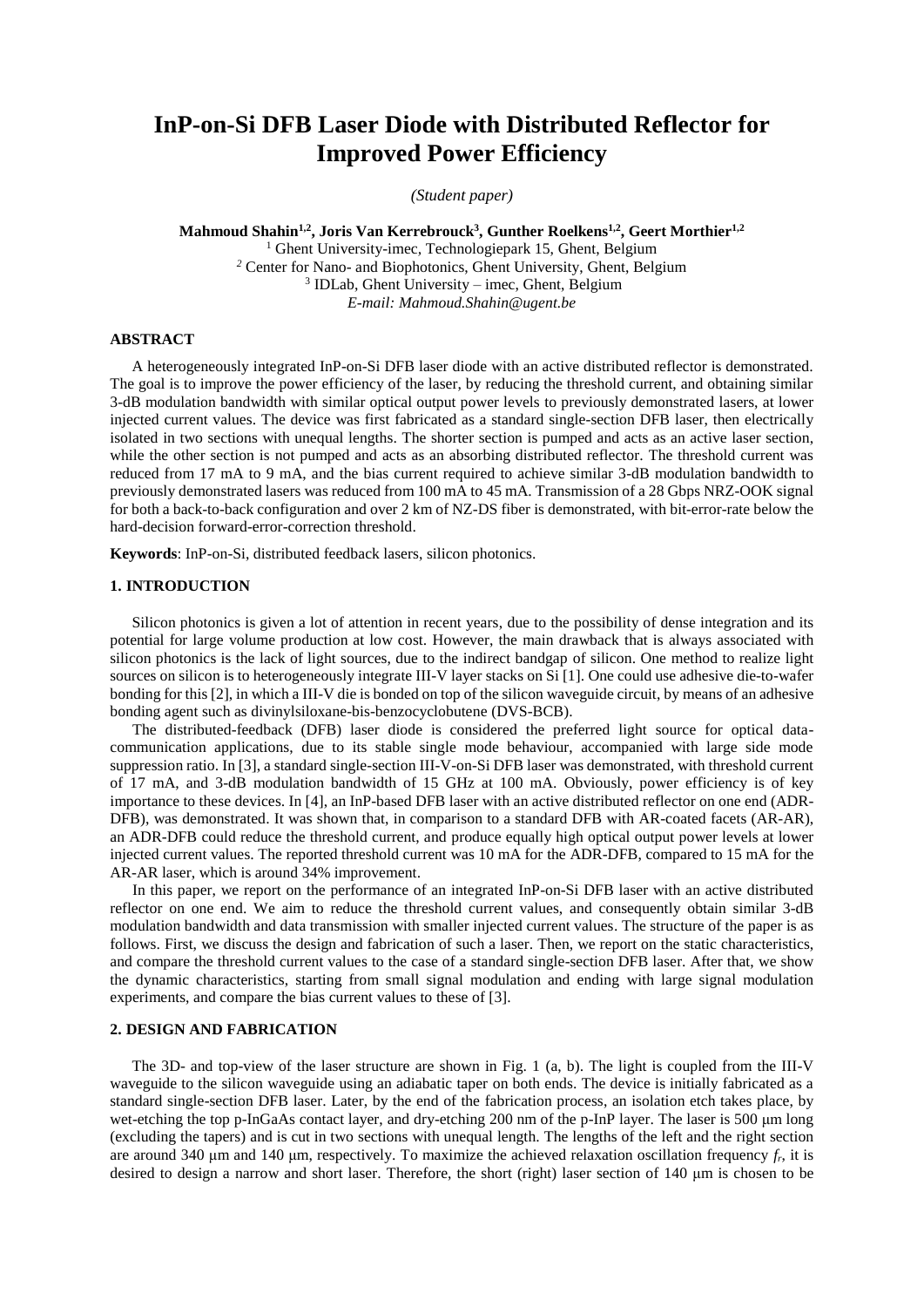pumped and modulated, compared to the 340 μm long laser in [3]. Moreover, the laser is 1.5 μm wide, as opposed to the 3.4 μm wide laser in [3]. However, as shown in Fig.1 (c), due to the V-shaped mesa structure, the width of the bottom of the p-InP is less than 1.5 μm. The tapers are electrically connected to the laser sections, each of them being 230 μm long. This suggests that the threshold current associated with the active section is less than the threshold current measured for both the active section and the taper. To measure the exact threshold current of the active section, the tapers should be electrically isolated, and only the active section should be pumped. The quantum wells are patterned 9 μm wide to avoid surface recombination. The silicon DFB grating has a period of 246 nm, with a duty cycle of 50%. The detailed fabrication process is reported in [5], and the InP layer stack parameters are the same as the ones reported in [6].



*Figure 1. (a) Top- and (b) 3D-view of the fabricated laser showing two electrically isolated sections. The short (right) section is pumped and acts as a laser diode, while the long (left) section is not pumped and acts as an active distributed reflector. (c) The V-shape mesa structure*

# **3. CHARACTERIZATION**

## **3.1 Static characteristics**

Grating couplers are used to couple the light out of the chip. The coupling efficiency of the grating couplers is -6 dB. In Fig. 2 (a), we show a comparison between the output power in the waveguide as a function of injected current. This is done in the case of: (1) injected current  $I_R$  in the right section (while  $I_L=0$ ), (2) injected current while short-circuiting both sections and pumping them with a single current I<sub>Single</sub> (i.e. identical to a standard single-section DFB laser). The threshold currents for each case are: (1)  $I_{th}$   $_{R}$  = 9 mA and (2)  $I_{th}$ ,  $_{\text{single}}$  = 17 mA. As shown,  $I_{th, R}$  is less than  $I_{Sinele}$  by 47%.  $I_{th, R}$  is also 47% less than the 17 mA reported in [3]. Since the taper is also pumped, it is predicted that the actual threshold current for the right active section is around half of the measured threshold current value. The maximum output power in the waveguide was 3.55 mW for the case (1), higher than the value reported in [3] and 6 times higher than for the case  $(2)$  as shown in Fig. 2(a), measured at the same bias current. Fig. 3 (b) shows the single mode behaviour of the laser operating at 1540.5 nm with  $I_R = 45$  mA.



*Figure 2. (a) Optical output power*  $P_{opt}$  *in the waveguide as a function of the current in the right section*  $(I_R$ *for*  $I_L=0$ *mA), and as a function of the current injected in the complete laser length by short-circuiting both sections ISingle. (b) The spectrum of the laser showing single mode operation at 1540.5 nm for*  $I_R = 45$  *mA and*  $I_L = 0$  *mA*